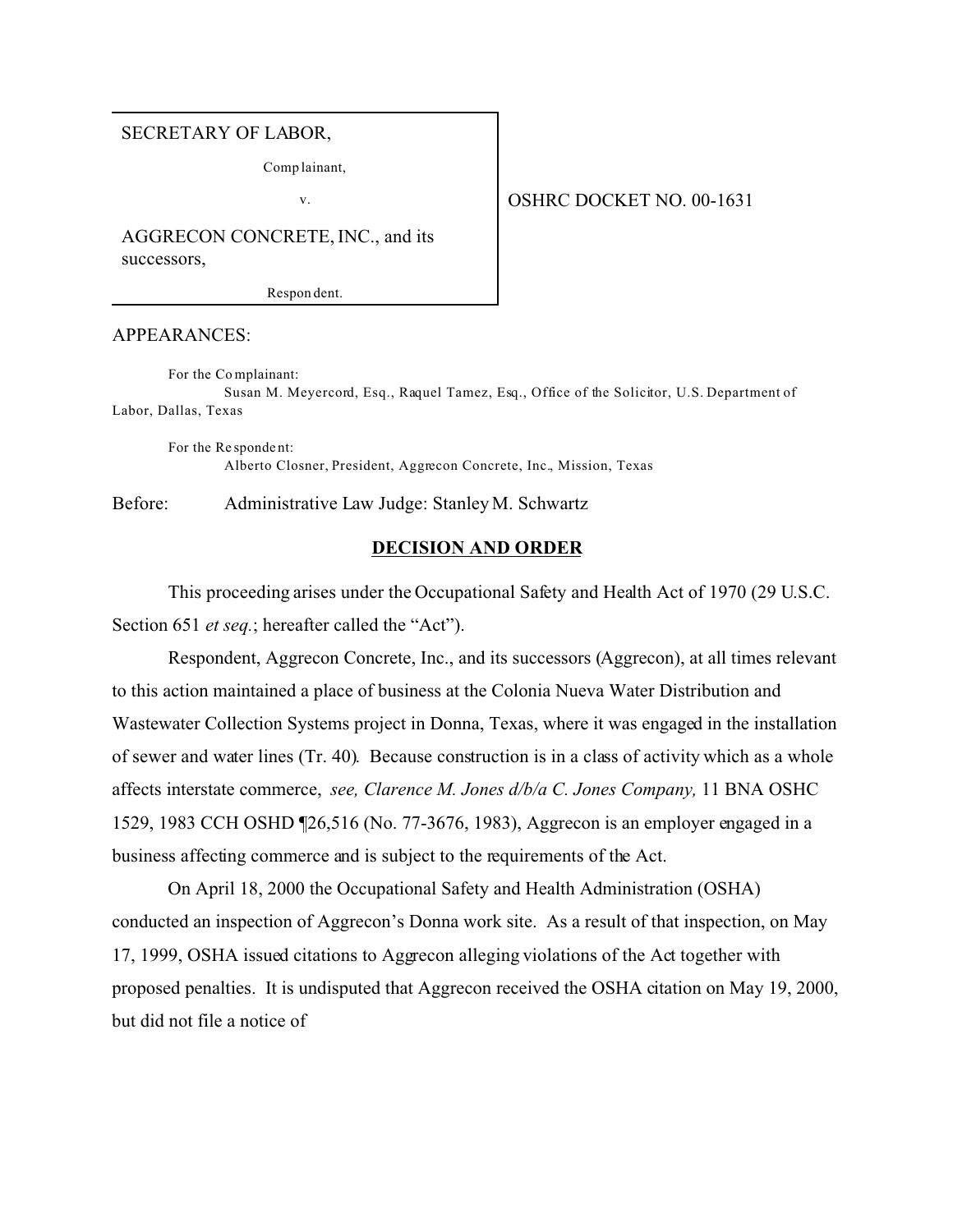contest to the citations until August 24, 2000. A citation that is not contested within 15 days of its receipt automatically becomes an final order of the Commission pursuant to §10(a) of the Act.

The Commission has held that it is without jurisdiction to set aside a final order arising out of a late notice of contest except in limited circumstances. A party seeking relief from such a final order may obtain Commission review by filing a motion for relief from judgment or order under Fed. R. Civ. P. 60(b). Complainant has moved to dismiss Aggrecon's late notice of contest and to affirm the final order in this matter. Aggrecon's response to Complainant's motion to dismiss, filed *pro se*, was deemed a motion for relief from judgment pursuant to Fed. R. Civ. P. 60(b) (Exh. C-7). A 60(b) hearing was held on January 29, 2000, in McAllen, Texas. Having reviewed the transcript of those proceedings and the relevant cases and authorities, this judge has determined that briefs are unnecessary in this case. The above-captioned matter is, therefore, ready for disposition.

#### *Facts*

John A. Giefer, OSHA's area director, testified that the citation May 17, 2000 citation, along with a cover letter explaining the employer's rights and obligations was sent to Aggrecon by certified mail (Tr. 19-20; Exh. C-1). The certified receipt of service was signed by Alberto Closner, Aggrecon's president, on May 19, 2000 (Tr. 22).

Mr. Closner was not unfamiliar with OSHA procedures, having made some inquiries following OSHA's inspection of Aggrecon's Donna work site (Tr. 57). Closner admitted that he received and signed for the citations (Tr. 44). Closner realized that the certified letter came from OSHA, and recognized that it was an important government document (Tr. 58-59). Nonetheless, Closner maintained, he did not open the citation. Instead, he placed the unopened envelope, along with the rest of the May 17, 2000 mail, into a bag to be moved to Aggrecon's new offices. Aggrecon was in the process of relocating from Mercedes to Mission, Texas (Tr. 44, 48, 58). Closner could not explain what happened to the citations once the mail was unpacked in Mission. He believed that his office manager, Blanca Munoz, would have acted on the citations had she received them (Tr. 45, 51). Closner testified that he did not realize Aggrecon had received the OSHA citations until he received a past due notice from OSHA's Corpus Christi office on August 7, 2000 (Tr. 47-51; Exh. C-3, C-4).

Area Director Giefer testified that Aggrecon contacted his office on August 11, 2000. In response to their request, Giefer's office faxed copies of the original citation and penalties to Aggrecon (Tr. 25-26), resulting in Aggrecon's late notice of contest (Tr. 26-27).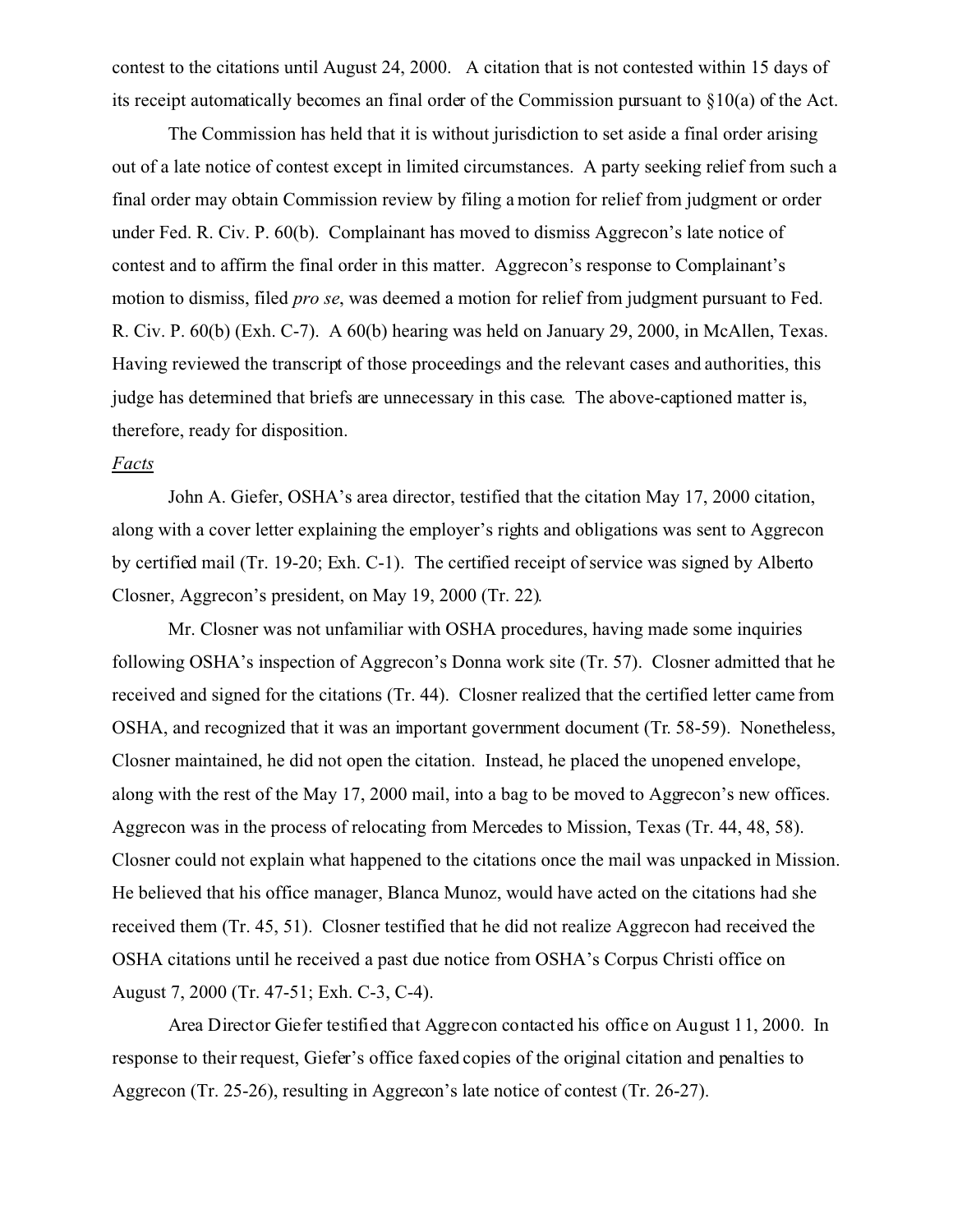## *Discussion*

Rule 60(b) allows for such relief in cases of "mistake, inadvertence, surprise, or excusable neglect." In *Pioneer Investment Serv. v. Brunswick Assoc. Lim. Part.,* 507 U.S. 380 (1993), the Supreme Court held that the determination of whether a party's neglect of a filing deadline is excusable is an equitable one. The Court found that the factors to be considered included:

the danger of prejudice to the [opposing party], the length of the delay and its potential impact on judicial proceedings, the reason for the delay, including whether it was within the reasonable control of the movant, and whether the movant acted in good faith.

# Id. at 395 [footnote omitted].

There is no evidence that Aggregate's two month delay in filing its notice of contest either impacted the Commission's judicial proceedings, or prejudiced the Secretary in the preparation of her case. However, as Commissioner Weisberg acknowledged in *CalHar Construction, Inc.,* 18 BNA OSHC 2151, 2000 CCH OSHD ¶32,081 (98-0367, 2000), it is unlikely that a late filing would ever either adversely affect the efficient administration of Commission proceedings, or prejudice the Secretary in her preparation of her case. *Id*., at fn. 5. The Commission's resolution of 60(b) motions, therefore, focuses almost entirely on the reason for the delay in filing. *Id; see also, Montgomery Security Doors & Ornamental Iron, Inc.,* 18 BNA OSHC 2145, 2000 CCH OSHD 132,082 (No. 97-1906, 2000).<sup>1</sup>

In his dissent to the full Commission's decision in *CalHar, supra*, Commissioner Visscher opined that the Commission should effectuate its stated policy of providing employers with a full hearing on the merits of alleged OSHA violations. This judge has favored such a policy for some time. In fact, it is my belief that Commission precedent should be modified, prospectively, to allow 60(b) relief to employers filing a late notice of contest whenever such late notice did not arise from the employer's willful noncompliance with procedural rules and did not result in actual prejudice to the Secretary's development and/or presentation of her case. Such a rule would strike a clear balance between the need for finality and the employer's right to be heard on the merits of its contest. The Commission would thus be giving full consideration to the competing interests involved while adopting a test that is both practical and fair to all the parties.

Having said that, the Commission has repeatedly held that mere negligence, *i.e.* a lack of care or ignorance of procedural rules, does not constitute excusable neglect, and cannot serve as a basis for vacating a final order. As noted by the Commission, a business must maintain orderly